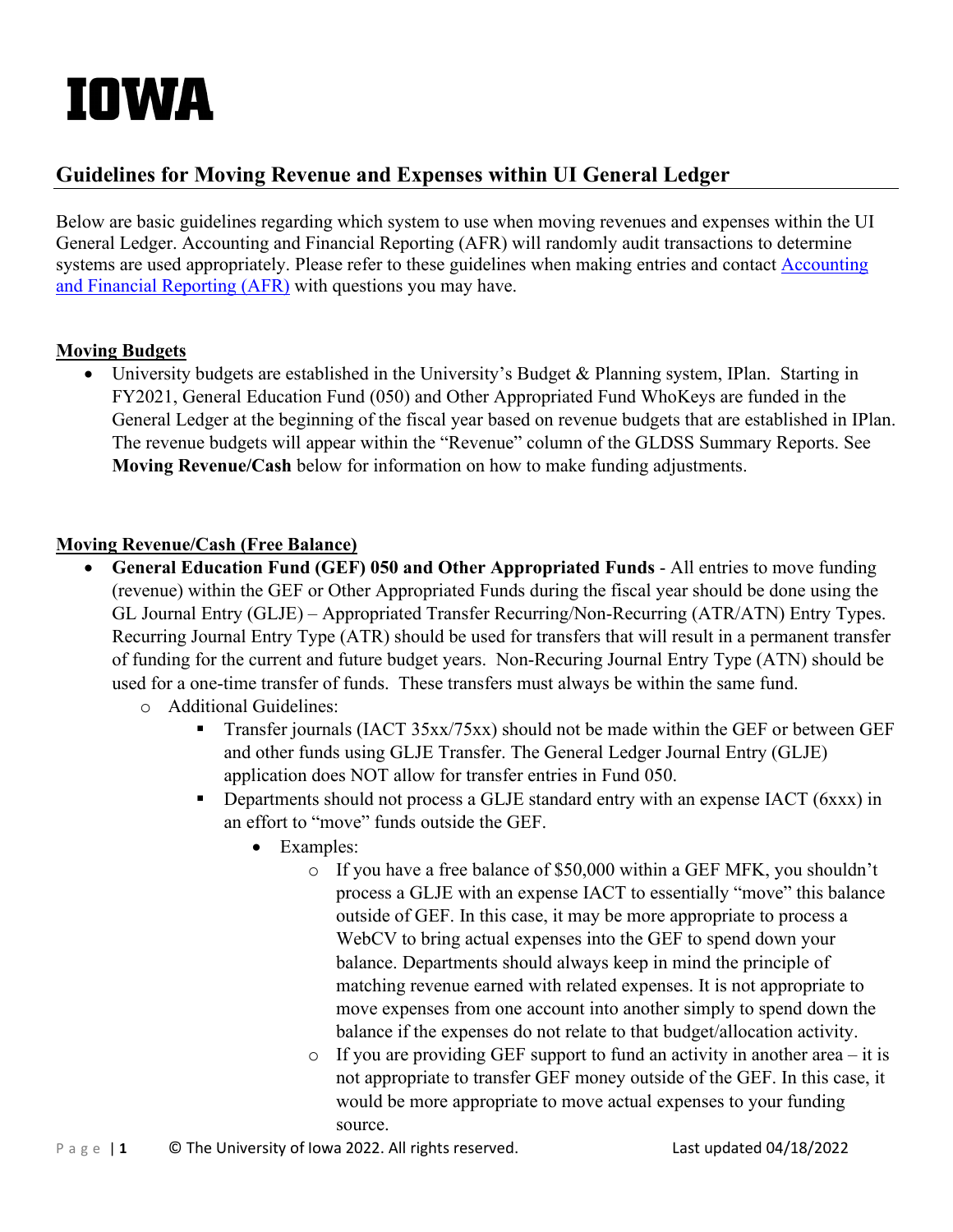# IOWA

## **Guidelines for Moving Revenue and Expenses within UI General Ledger**

• These guidelines are important because GEF funds are to be used within the current fiscal year, therefore, funding should be provided when the expense is incurred. Noncompliance occurs when funding is provided before expense is incurred, i.e., building balances outside of GEF with GEF funds.

#### • **Additional Guidelines:**

- $\circ$  No transfers GLJE's should be processed within the GEF (050). An exception is allowed for the University Billing Office staff to post the movement of moneys between the GEF and the Loan Fund (530), using IACT's 7530/3530, per prior agreement.
- o No transfers should be processed between a University Fund and a Fiduciary Fund. AFR monitors the activity from transfer IACTS at the fund level, then follows up on amounts in/out of [GEF,](https://finapps.bo.uiowa.edu/glaccman/introduction/fund/fund-index#fundgroup13) other [appropriated,](https://finapps.bo.uiowa.edu/glaccman/introduction/fund/fund-index#fundgroup19) and [Fiduciary](https://finapps.bo.uiowa.edu/glaccman/introduction/fund/fund-index#fundgroup6) funds.
- o Generally, gift funds (Fund 520/525) should not be transferred into another fund and other funds should not be transferred into gift funds. Transfers within gift funds are allowed as long as donor intent is maintained. For example, a collegiate unit might use discretionary gift funds to support a departmental initiative and transfer the funds from the collegiate gift account to the unique departmental gift account. Consult Grant Accounting before initiating transfers that impact fund 520/525.
- o Departments are not allowed to move revenue within grant funds (Fund 500/510). If you suspect an error, contact [Grant Accounting.](https://gao.fo.uiowa.edu/contact-us)

### **Moving Expenses**

- To move **payroll expenses** (IACT 5xxx):
	- o The **preferred** method is to process a Change of Status (COS) form online thru the HR Transaction System. This is preferred so HR history reports align with what is reflected in the General Ledger and Cumulative Compensation (CumComp) for that individual.
	- o A **second option** is to process a payroll change voucher via the [PayCV](https://apps.bo.uiowa.edu/paycv/documents/guidelines.cfm) system. This should be used in **limited occasions** when a COS is not possible. For example, if the change involves a period that is shorter than one month and needs to be an exact dollar figure.
	- o Things to remember:
		- For "monthly appointments", processing a COS via the HR system will automatically trigger a Pay CV to be completed by Central HR.
		- For "bi-weekly appointments", processing a COS via the HR system will **not** automatically trigger the Pay CV by Central HR. Pay CV's for these type of appointments needs to be generated by/requested by the department.
- To move **non-payroll, expenses** (IACT's 6xxx):
	- o **Non-Student Aid** Expenses:
		- The preferred method to move expenses from one MFK to another is by using the WebCV application. By doing so, the original transaction journal information is maintained for audit purposes.
	- o **Student Aid** Expenses (IACT 63xx):
- Page | 2 C The University of Iowa 2022. All rights reserved. Last updated 04/18/2022